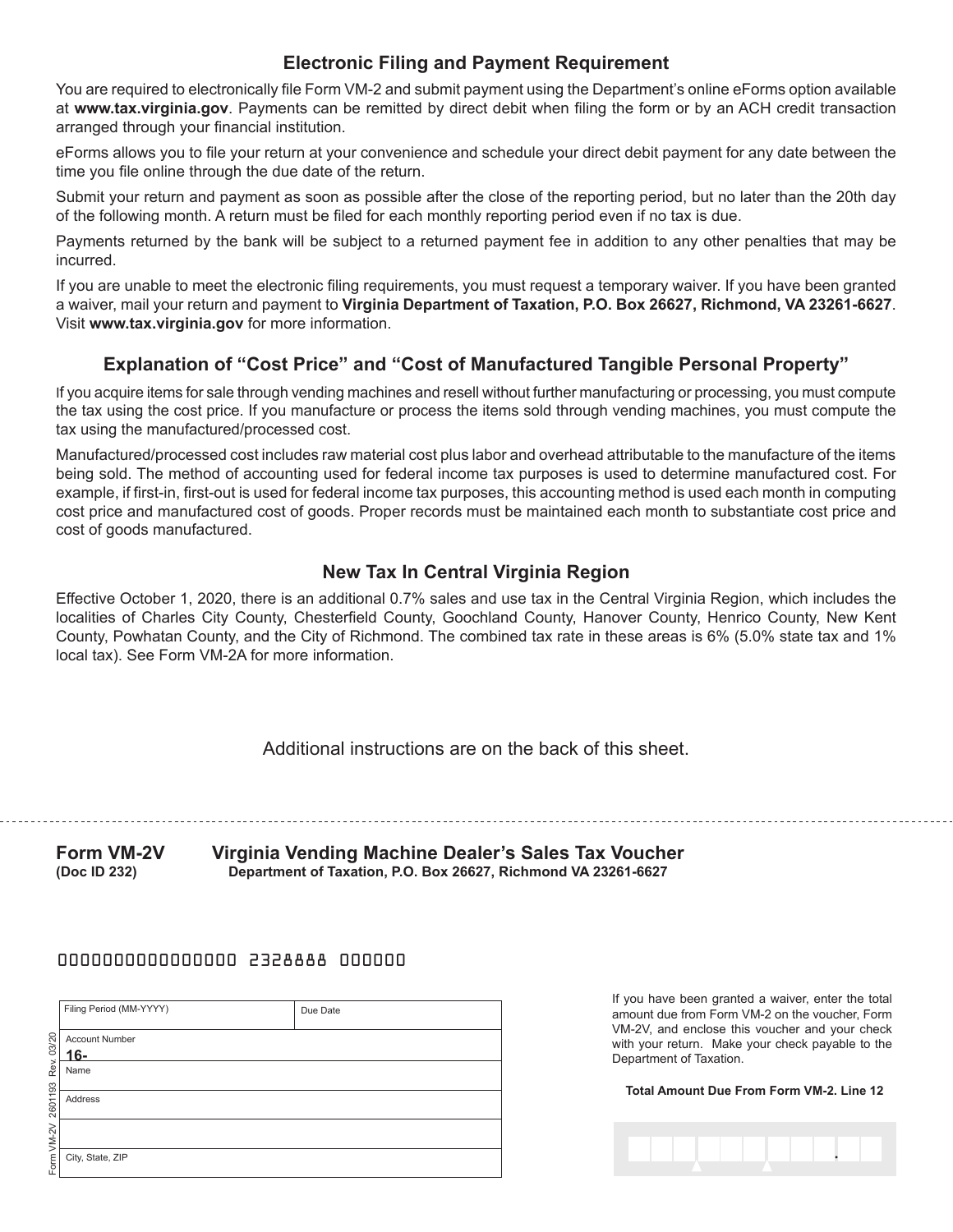# **Return and Payment Filing**

- **•** Return and payment due on 20th of month following end of period.
- Make your check payable to the Department of Taxation.
- Payments returned by the bank are subject to a returned payment fee.
- To report a change to your business or mailing address, or if you discontinue business, use our online services at **www.tax.virginia.gov**.

### **Customer Services**

- For assistance call **(804) 367-8037** or write to: **Department of Taxation, P.O. Box 1115, Richmond, VA 23218-1115**.
- **•** Forms and instructions are available for download from our website, **www.tax.virginia.gov,** or by calling **(804) 367-8037**.
- **•** Visit our website to learn more about Virginia's Vending Machine Tax.
- **•** Tenemos servicios disponible en Español.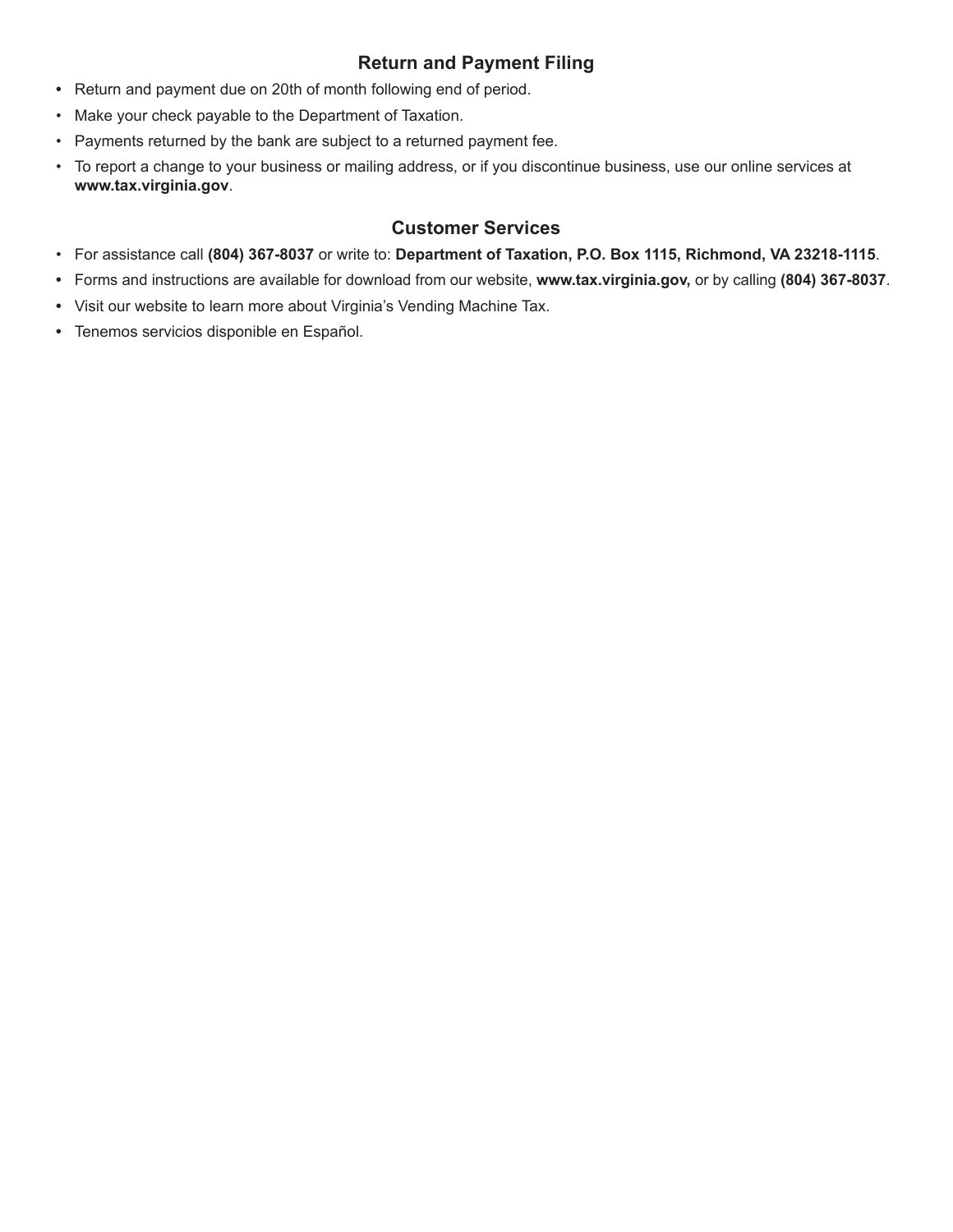# **Form VM-2 Virginia Vending Machine Dealer's Sales Tax Return**

For Periods Beginning On and After October 1, 2020



| Name             | <b>Account Number</b>   |
|------------------|-------------------------|
|                  | $16 -$                  |
| Address          | Filing Period (MM-YYYY) |
|                  |                         |
| City, State, ZIP | Due Date                |
|                  |                         |

**Mailing address: Virginia Department Of Taxation PO Box 26627 Richmond, VA 23261-6627**

|          | <b>VENDING MACHINE SALES TAX</b>                                                                                                                                                                                                                      |                   | <b>A - COST PRICE</b> |                | <b>B-AMOUNT DUE</b> |  |  |
|----------|-------------------------------------------------------------------------------------------------------------------------------------------------------------------------------------------------------------------------------------------------------|-------------------|-----------------------|----------------|---------------------|--|--|
|          | 1 Cost of Tangible Personal Property                                                                                                                                                                                                                  | 1                 |                       |                |                     |  |  |
|          | 2 Allowable Deductions                                                                                                                                                                                                                                | $\overline{2}$    |                       |                |                     |  |  |
|          | 3 State - General Sales. To compute taxable costs subtract Line 2 from Line<br>1 and enter in Column A. Multiply Column A by the rate of 5.3% (.053) and<br>enter the result in Column B.                                                             | 3                 |                       | $x .053 =$     |                     |  |  |
|          | 4 Dealer Discount. See VM-2A Worksheet.                                                                                                                                                                                                               |                   |                       | 4              |                     |  |  |
|          | 5 Net State Sales Tax, Line 3. Column B minus Line 4.                                                                                                                                                                                                 |                   |                       | 5              |                     |  |  |
| $VM-2B.$ | 6 Additional State Sales Tax - Regional. See VM-2A Worksheet and Form                                                                                                                                                                                 |                   |                       |                |                     |  |  |
| 6а       | Northern Virginia. Enter taxable amounts of vending machine sales for<br>this region in Column A. Multiply Column A by the rate of 0.7% (.007)<br>and enter the result in Column B.                                                                   | 6a                |                       | $x .007 =$     |                     |  |  |
| 6b l     | Hampton Roads. Enter taxable amounts of vending machine sales for<br>this region in Column A. Multiply Column A by the rate of 0.7% (.007)<br>and enter the result in Column B.                                                                       | 6b                |                       | $x .007 =$     |                     |  |  |
| 6c —     | <b>Central Virginia.</b> Enter taxable amounts of vending machine sales for<br>this region in Column A. Multiply Column A by the rate of 0.7% (.007)<br>and enter the result in Column B.                                                             | 6c                |                       | $x .007 =$     |                     |  |  |
|          | 7 Total State and Regional Tax. Add Line 5: Line 6a, Column B: Line 6b, Column B: and Line 6c, Column B.                                                                                                                                              |                   |                       | $\overline{7}$ |                     |  |  |
|          | 8 Local Tax. Enter total local taxable amount in Column A. Multiply Column<br>A by the rate of 1.0% (.01) and enter the result in Column B. See VM-2A<br>Worksheet and complete Form VM-2B to allocate the 1% tax if filing a<br>consolidated return. | 8                 |                       | $x .01 =$      |                     |  |  |
|          | 9 Total State, Regional and Local Tax. Add Line 7 and Line 8, Column B.                                                                                                                                                                               |                   |                       | 9              |                     |  |  |
|          | 10 Penalty. See VM-2A Worksheet.                                                                                                                                                                                                                      |                   | 10                    |                |                     |  |  |
|          | 11 Interest. See VM-2A Worksheet.                                                                                                                                                                                                                     |                   | 11                    |                |                     |  |  |
|          | 12 Total Amount Due, Add Lines 9, 10 and 11.                                                                                                                                                                                                          | $12 \overline{ }$ |                       |                |                     |  |  |

**Declaration and Signature.** I declare that this return (including accompanying schedules and statements) has been examined by me and, to the best of my knowledge and belief, is true, correct and complete.

Signature Date Phone Number

These forms should be used to compute and report the sales tax on tangible personal property sold through vending machines.

Forms VM-2 and VM-2V are used to report and pay the tax. Form VM-2B is used to allocate the local and regional sales amounts by locality and must be filed with Form VM-2. The VM-2A Worksheet, should be kept with your tax records.

Do not use these forms to report non-vending machine sales or use tax on non-taxed purchases. Non-vending machine sales (such as wholesale sales, over-the-counter sales, etc.) must be reported separately on the Form ST-9, Retail Sales and Use Tax Return along with use tax for the locality shown on the return. Use tax accrued in a locality for which you do not hold a sales tax registration must be reported on Form ST-7, Business Consumer's Use Tax Return.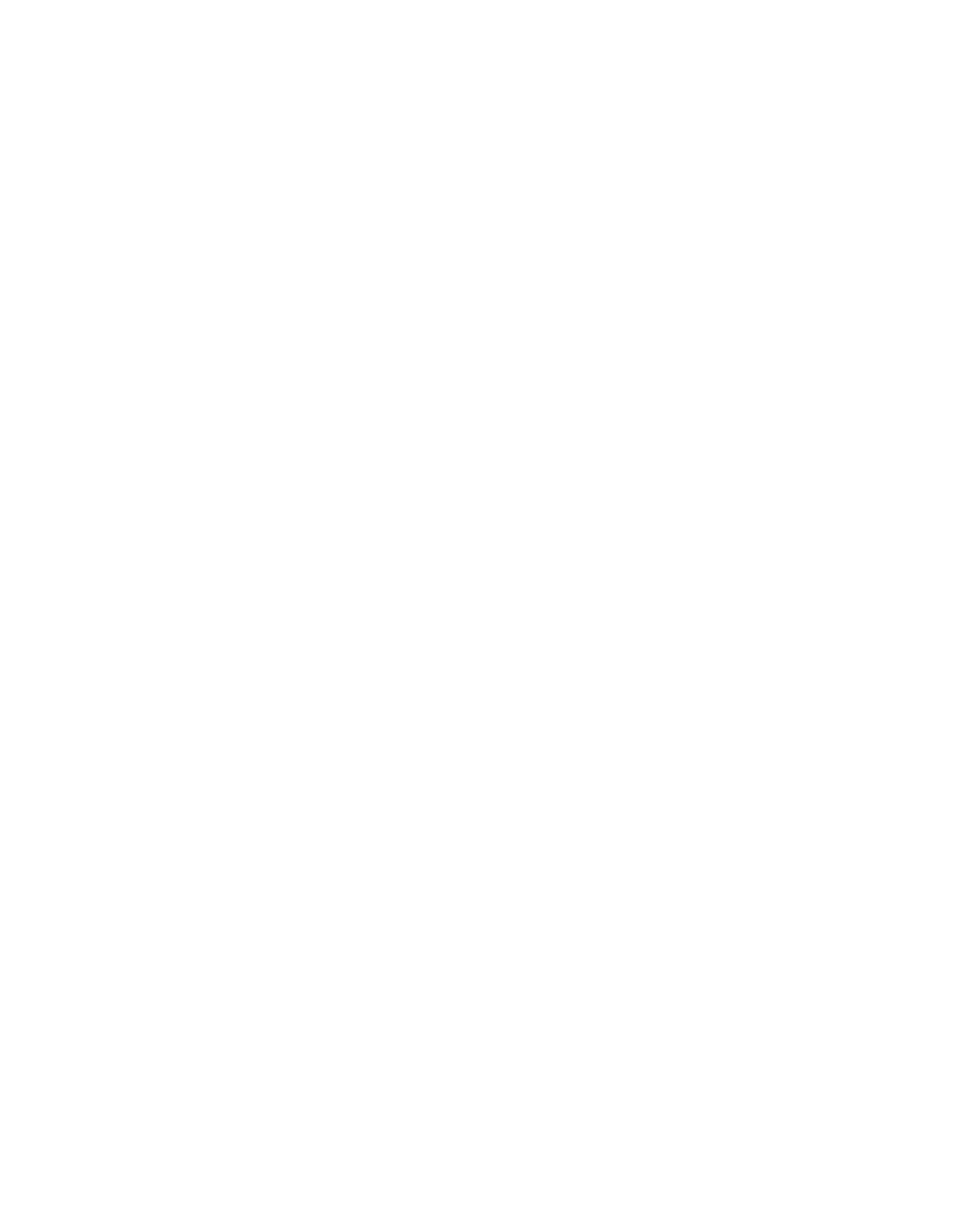# **VM-2A Virginia Vending Machine Dealer's Sales Tax Return Worksheet**

- Return and payment due on 20th of month following end of period.
- Transfer lines to the corresponding line number on Form VM-2, **Virginia Vending Machine Dealer's Sales Tax** Return.

| Name                  |                                                                                                                                                                                                                                                                                       |                      |                                                                                                             |                                                                                                    |                                           |                                          |                                                  |                                                                           |                                         |
|-----------------------|---------------------------------------------------------------------------------------------------------------------------------------------------------------------------------------------------------------------------------------------------------------------------------------|----------------------|-------------------------------------------------------------------------------------------------------------|----------------------------------------------------------------------------------------------------|-------------------------------------------|------------------------------------------|--------------------------------------------------|---------------------------------------------------------------------------|-----------------------------------------|
| <b>Account Number</b> |                                                                                                                                                                                                                                                                                       |                      |                                                                                                             | Filing Period (MM-YYYY)                                                                            |                                           |                                          |                                                  |                                                                           |                                         |
| $16 -$                |                                                                                                                                                                                                                                                                                       |                      |                                                                                                             |                                                                                                    |                                           |                                          |                                                  |                                                                           |                                         |
|                       |                                                                                                                                                                                                                                                                                       |                      |                                                                                                             |                                                                                                    |                                           |                                          | <u>A-COST PRICE</u>                              |                                                                           | <b>B-AMOUNT DUE</b>                     |
|                       | <b>VENDING MACHINE SALES TAX</b>                                                                                                                                                                                                                                                      |                      |                                                                                                             |                                                                                                    |                                           |                                          |                                                  |                                                                           |                                         |
|                       | 1 Cost of Tangible Personal Property. Enter the cost price and/or manufactured cost of                                                                                                                                                                                                |                      |                                                                                                             |                                                                                                    |                                           | 1                                        |                                                  |                                                                           |                                         |
|                       | 2 Allowable Deductions.                                                                                                                                                                                                                                                               |                      |                                                                                                             |                                                                                                    |                                           |                                          |                                                  |                                                                           |                                         |
|                       | aEnter the cost price and/or manufactured cost of tangible personal property sold through<br>vending machines during this period and returned by purchaser during this period, if                                                                                                     |                      |                                                                                                             |                                                                                                    |                                           | 2a                                       |                                                  |                                                                           |                                         |
|                       | b Enter the cost price and/or manufactured cost of tangible personal property sold<br>through vending machines and returned during this period if tax was paid on these                                                                                                               |                      |                                                                                                             |                                                                                                    |                                           | 2b                                       |                                                  |                                                                           |                                         |
|                       |                                                                                                                                                                                                                                                                                       |                      |                                                                                                             |                                                                                                    |                                           | 2c                                       | <b>Contract</b>                                  |                                                                           |                                         |
|                       |                                                                                                                                                                                                                                                                                       |                      |                                                                                                             |                                                                                                    |                                           | 2d                                       |                                                  |                                                                           |                                         |
|                       | 3 State - General Sales and Use Tax. To compute taxable costs subtract Line 2d from                                                                                                                                                                                                   |                      |                                                                                                             |                                                                                                    |                                           |                                          |                                                  |                                                                           |                                         |
|                       | Line 1 and enter in Column A. Multiply Column A by the rate of 5.3% (.053) and enter                                                                                                                                                                                                  |                      |                                                                                                             |                                                                                                    |                                           | 3                                        |                                                  | $x.053 =$                                                                 |                                         |
|                       | 4 Dealer Discount<br>Dealer discount is allowable only when your return and payment are made on<br>time. For more information, please see Tax Bulletin 10-5 at www.tax.virginia.gov.                                                                                                  |                      |                                                                                                             |                                                                                                    |                                           |                                          |                                                  |                                                                           |                                         |
|                       | If you file more than one return, use the total of taxable costs from all locations.<br>If you file on a quarterly basis, divide the taxable costs for all locations by 3.                                                                                                            |                      |                                                                                                             |                                                                                                    |                                           |                                          |                                                  |                                                                           |                                         |
|                       | Total Monthly Taxable Sales From All Locations                                                                                                                                                                                                                                        |                      |                                                                                                             | Dealer Discount Factor                                                                             |                                           |                                          |                                                  |                                                                           |                                         |
|                       | Is At Least                                                                                                                                                                                                                                                                           | <b>But Less Than</b> |                                                                                                             |                                                                                                    |                                           |                                          |                                                  |                                                                           |                                         |
|                       | \$0                                                                                                                                                                                                                                                                                   |                      | \$62,501                                                                                                    | .01208                                                                                             |                                           |                                          |                                                  |                                                                           |                                         |
|                       | \$62,501                                                                                                                                                                                                                                                                              |                      | \$208,001                                                                                                   | .00906                                                                                             |                                           |                                          |                                                  |                                                                           |                                         |
|                       | \$208,001                                                                                                                                                                                                                                                                             |                      | And Up                                                                                                      | .00604                                                                                             |                                           |                                          |                                                  |                                                                           |                                         |
|                       | Multiply Line 3, Column B by the applicable Dealer Discount Factor above.                                                                                                                                                                                                             |                      |                                                                                                             |                                                                                                    |                                           |                                          |                                                  |                                                                           |                                         |
|                       |                                                                                                                                                                                                                                                                                       |                      |                                                                                                             |                                                                                                    |                                           |                                          |                                                  | 5                                                                         |                                         |
|                       | 6 Additional State Sales Tax - Regional Transportation. If you have taxable costs in any locality in the Northern<br>Virginia, Hampton Roads, or Central Virginia Regions, complete Lines 6a, 6b, and 6c. Report taxable amounts for<br>each locality in these regions on Form VM-2B. |                      |                                                                                                             |                                                                                                    |                                           |                                          |                                                  |                                                                           |                                         |
|                       | Northern Virginia Region                                                                                                                                                                                                                                                              |                      |                                                                                                             | <b>Hampton Roads Region</b>                                                                        |                                           |                                          |                                                  | <b>Central Virginia Region</b>                                            |                                         |
|                       | <b>Loudoun County</b><br>Alexandria City<br><b>Arlington County</b><br>Manassas City<br>Fairfax City<br>Manassas Park City<br><b>Prince William County</b><br><b>Fairfax County</b><br>Falls Church City                                                                              |                      | Chesapeake City<br><b>Franklin City</b><br><b>Hampton City</b><br>Isle of Wight County<br>James City County | <b>Newport News City</b><br>Norfolk City<br>Poquoson City<br>Portsmouth City<br>Southampton County | <b>Suffolk City</b><br><b>York County</b> | Virginia Beach City<br>Williamsburg City | <b>Goochland County</b><br><b>Hanover County</b> | Charles City County Henrico County<br>Chesterfield County New Kent County | Powhatan County<br><b>Richmond City</b> |
| 6а                    | Northern Virginia. Enter taxable amounts for this region in Column A. Multiply<br>Column A by the rate of 0.7% (.007) and enter the result in Column B                                                                                                                                |                      |                                                                                                             |                                                                                                    |                                           | 6а                                       |                                                  | $x .007 =$                                                                |                                         |
| 6b                    | Hampton Roads. Enter taxable amounts for this region in Column A. Multiply<br>Column A by the rate of 0.7% (.007) and enter the result in Column B                                                                                                                                    |                      |                                                                                                             |                                                                                                    |                                           | 6b                                       |                                                  | $x .007 =$                                                                |                                         |
| 6с                    | Central Virginia. Enter taxable amounts for this region in Column A. Multiply<br>Column A by the rate of 0.7% (.007) and enter the result in Column B                                                                                                                                 |                      |                                                                                                             |                                                                                                    |                                           | 6с                                       |                                                  | $x.007 =$                                                                 |                                         |
|                       | 7 Total State and Regional Tax. Add Line 5; Line 6a, Column B; Line 6b, Column B; and Line 6c, Column B                                                                                                                                                                               |                      |                                                                                                             |                                                                                                    |                                           |                                          |                                                  | 7                                                                         |                                         |

#### **Do not mail this worksheet. Keep for your records.**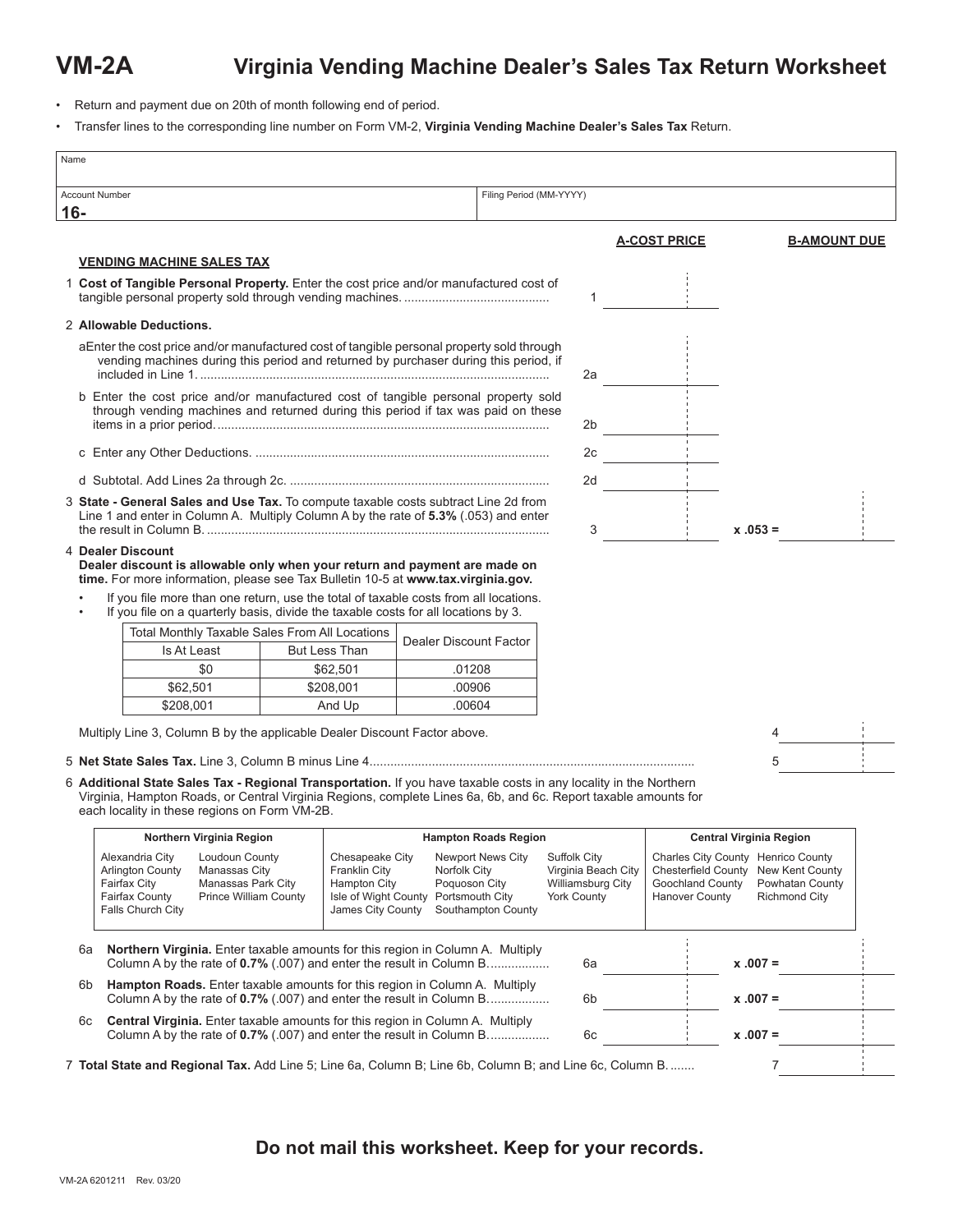|                                                                                                                                                                                                                                                                      | <b>A-COST PRICE</b> | <b>B-AMOUNT DUE</b> |
|----------------------------------------------------------------------------------------------------------------------------------------------------------------------------------------------------------------------------------------------------------------------|---------------------|---------------------|
| 8 Local Tax. Enter total local taxable amount in Column A. Multiply Column A by the<br>rate of 1.0% (.01) and enter the result in Column B. Complete Form VM-2B to allocate<br>taxable amounts to localities. Note: The taxable amount you enter on this line should | $x .01 =$           |                     |
|                                                                                                                                                                                                                                                                      |                     |                     |
| 10 <b>Penalty.</b> Penalty is 6% of Line 9 for each month or part of a month the tax is not paid, not to exceed 30%. The                                                                                                                                             | 10                  |                     |
| 11 <b>Interest</b> , Interest is assessed on Line 9 at the rate established in Section 6621 of the Internal Revenue Code of                                                                                                                                          |                     |                     |
|                                                                                                                                                                                                                                                                      |                     |                     |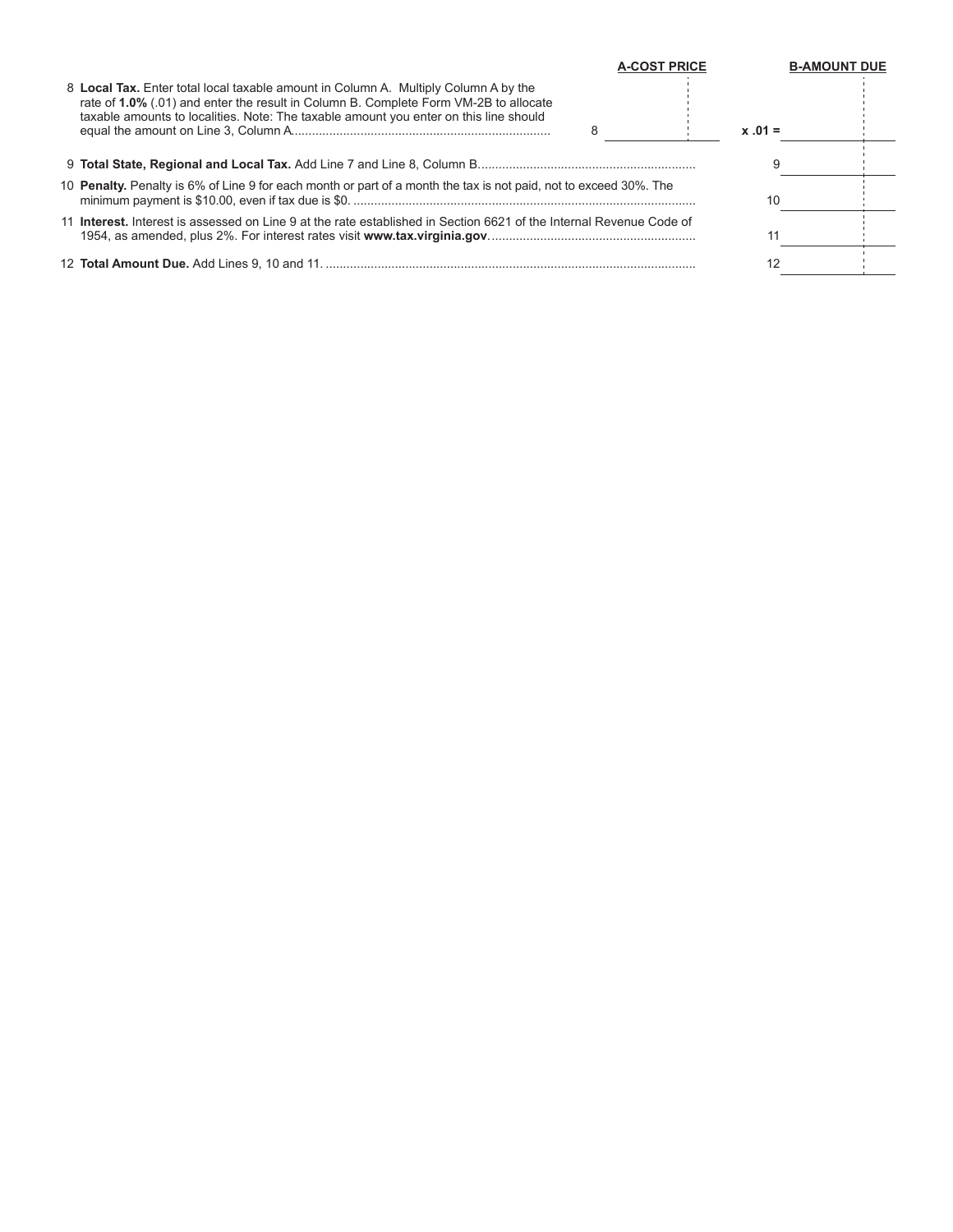# **Form VM-2B Virginia Schedule of Vending Machine Sales by Locality**



**•** See list of Virginia counties and cities included in this form package.

|  | • Total of Columns C, D and E must equal Lines 1, 2 and 3 on Form VM-2. |  |  |  |
|--|-------------------------------------------------------------------------|--|--|--|
|--|-------------------------------------------------------------------------|--|--|--|

| Name                  |                              |           |                                                                                                                    | Filing Period (MM-YYYY) | <b>Account Number</b><br>$16-$ |               |                            |  |
|-----------------------|------------------------------|-----------|--------------------------------------------------------------------------------------------------------------------|-------------------------|--------------------------------|---------------|----------------------------|--|
|                       | A<br><b>Locality Name</b>    | в<br>Code | C<br><b>Cost Price</b>                                                                                             | D<br><b>Deductions</b>  | Е<br><b>Taxable Amount</b>     |               | F<br><b>Taxable Totals</b> |  |
|                       | Alexandria City              | 51510     |                                                                                                                    |                         |                                |               |                            |  |
|                       | Arlington County             | 51013     |                                                                                                                    |                         |                                |               |                            |  |
|                       | <b>Fairfax City</b>          | 51600     |                                                                                                                    |                         |                                |               |                            |  |
|                       | Fairfax County               | 51059     |                                                                                                                    |                         |                                |               |                            |  |
|                       | Falls Church City            | 51610     |                                                                                                                    |                         |                                |               |                            |  |
| Northern Virginia     | Loudoun County               | 51107     |                                                                                                                    |                         |                                |               |                            |  |
|                       | Manassas City                | 51683     |                                                                                                                    |                         |                                |               |                            |  |
|                       | Manassas Park City           | 51685     |                                                                                                                    |                         |                                |               |                            |  |
|                       | <b>Prince William County</b> | 51153     |                                                                                                                    |                         |                                |               |                            |  |
|                       |                              |           | Northern Virginia Taxable Amount. Add amounts in Column E for region. Enter total on Form VM-2, Line 6a, Column A. |                         |                                | ⇨             |                            |  |
|                       | Chesapeake City              | 51550     |                                                                                                                    |                         |                                |               |                            |  |
|                       | Franklin City                | 51620     |                                                                                                                    |                         |                                |               |                            |  |
|                       | <b>Hampton City</b>          | 51650     |                                                                                                                    |                         |                                |               |                            |  |
|                       | Isle of Wight County         | 51093     |                                                                                                                    |                         |                                |               |                            |  |
|                       | James City County            | 51095     |                                                                                                                    |                         |                                |               |                            |  |
|                       | Newport News City            | 51700     |                                                                                                                    |                         |                                |               |                            |  |
| <b>Hampton Roads</b>  | Norfolk City                 | 51710     |                                                                                                                    |                         |                                |               |                            |  |
|                       | Poquoson City                | 51735     |                                                                                                                    |                         |                                |               |                            |  |
|                       | Portsmouth City              | 51740     |                                                                                                                    |                         |                                |               |                            |  |
|                       | Southampton County           | 51175     |                                                                                                                    |                         |                                |               |                            |  |
|                       | Suffolk City                 | 51800     |                                                                                                                    |                         |                                |               |                            |  |
|                       | Virginia Beach City          | 51810     |                                                                                                                    |                         |                                |               |                            |  |
|                       | Williamsburg City            | 51830     |                                                                                                                    |                         |                                |               |                            |  |
|                       | <b>York County</b>           | 51199     |                                                                                                                    |                         |                                |               |                            |  |
|                       |                              |           | Hampton Roads Taxable Amount. Add amounts in Column E for region. Enter total on Form VM-2, Line 6b, Column A.     |                         |                                | ⇨             |                            |  |
|                       | Charles City County          | 51036     |                                                                                                                    |                         |                                |               |                            |  |
|                       | Chesterfield County          | 51041     |                                                                                                                    |                         |                                |               |                            |  |
| ℼ                     | Goochland County             | 51075     |                                                                                                                    |                         |                                |               |                            |  |
| <b>Central Virgin</b> | Hanover County               | 51085     |                                                                                                                    |                         |                                |               |                            |  |
|                       | Henrico County               | 51087     |                                                                                                                    |                         |                                |               |                            |  |
|                       | New Kent County              | 51127     |                                                                                                                    |                         |                                |               |                            |  |
|                       | Powhatan County              | 51145     |                                                                                                                    |                         |                                |               |                            |  |
|                       | Richmond City                | 51760     |                                                                                                                    |                         |                                |               |                            |  |
|                       |                              |           | Central Virginia Taxable Amount. Add amounts in Column E for region. Enter total on Form VM-2, Line 6c, Column A.  |                         |                                | $\Rightarrow$ |                            |  |
|                       |                              |           | Total Taxable Amount for Other Localities on Page 2. Enter total from Page 2 of this schedule (if any).            |                         |                                | ⇨             |                            |  |
|                       |                              |           | GRAND TOTAL. Add amounts in Column F for all localities. Enter result on Form VM-2, Line 8, Column A.              |                         |                                | ⇨             |                            |  |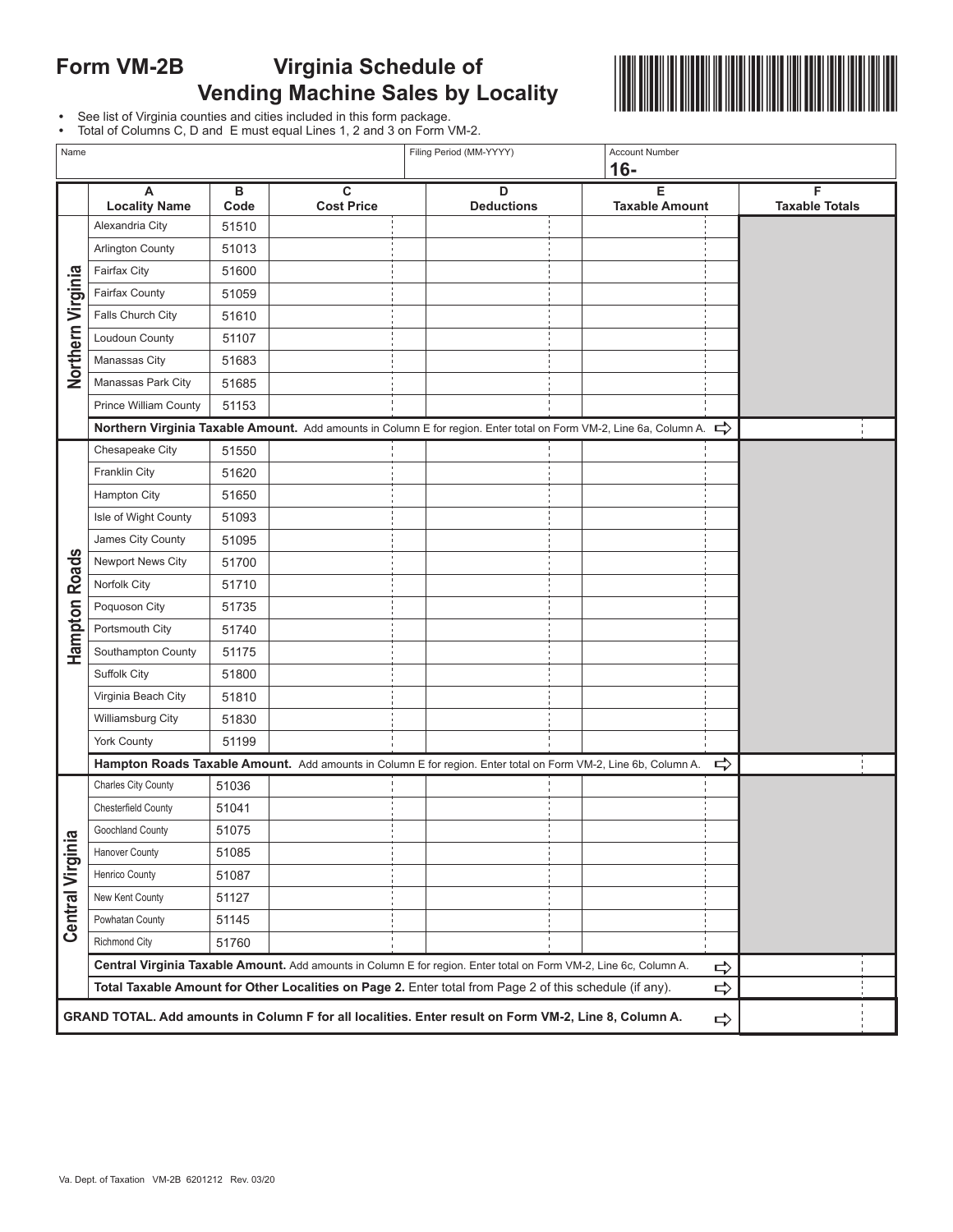# **Page 2** \*VAVM2B220888\* **Form VM-2B Virginia Schedule of Vending Machine Sales by Locality**



| Name             |                           | Filing Period (MM-YYYY)         |                                              |  | Account Number<br>$16-$                                                                                                                                                                                        |  |                            |                                         |  |
|------------------|---------------------------|---------------------------------|----------------------------------------------|--|----------------------------------------------------------------------------------------------------------------------------------------------------------------------------------------------------------------|--|----------------------------|-----------------------------------------|--|
|                  | A<br><b>Locality Name</b> | $\overline{\mathsf{B}}$<br>Code | $\overline{\mathbf{c}}$<br><b>Cost Price</b> |  | D<br><b>Deductions</b>                                                                                                                                                                                         |  | E<br><b>Taxable Amount</b> | $\overline{F}$<br><b>Taxable Totals</b> |  |
|                  |                           |                                 |                                              |  |                                                                                                                                                                                                                |  |                            |                                         |  |
|                  |                           |                                 |                                              |  |                                                                                                                                                                                                                |  |                            |                                         |  |
|                  |                           |                                 |                                              |  |                                                                                                                                                                                                                |  |                            |                                         |  |
|                  |                           |                                 |                                              |  |                                                                                                                                                                                                                |  |                            |                                         |  |
|                  |                           |                                 |                                              |  |                                                                                                                                                                                                                |  |                            |                                         |  |
|                  |                           |                                 |                                              |  |                                                                                                                                                                                                                |  |                            |                                         |  |
|                  |                           |                                 |                                              |  |                                                                                                                                                                                                                |  |                            |                                         |  |
|                  |                           |                                 |                                              |  |                                                                                                                                                                                                                |  |                            |                                         |  |
|                  |                           |                                 |                                              |  |                                                                                                                                                                                                                |  |                            |                                         |  |
|                  |                           |                                 |                                              |  |                                                                                                                                                                                                                |  |                            |                                         |  |
|                  |                           |                                 |                                              |  |                                                                                                                                                                                                                |  |                            |                                         |  |
|                  |                           |                                 |                                              |  |                                                                                                                                                                                                                |  |                            |                                         |  |
|                  |                           |                                 |                                              |  |                                                                                                                                                                                                                |  |                            |                                         |  |
|                  |                           |                                 |                                              |  |                                                                                                                                                                                                                |  |                            |                                         |  |
|                  |                           |                                 |                                              |  |                                                                                                                                                                                                                |  |                            |                                         |  |
|                  |                           |                                 |                                              |  |                                                                                                                                                                                                                |  |                            |                                         |  |
|                  |                           |                                 |                                              |  |                                                                                                                                                                                                                |  |                            |                                         |  |
|                  |                           |                                 |                                              |  |                                                                                                                                                                                                                |  |                            |                                         |  |
| Other Localities |                           |                                 |                                              |  |                                                                                                                                                                                                                |  |                            |                                         |  |
|                  |                           |                                 |                                              |  |                                                                                                                                                                                                                |  |                            |                                         |  |
|                  |                           |                                 |                                              |  |                                                                                                                                                                                                                |  |                            |                                         |  |
|                  |                           |                                 |                                              |  |                                                                                                                                                                                                                |  |                            |                                         |  |
|                  |                           |                                 |                                              |  |                                                                                                                                                                                                                |  |                            |                                         |  |
|                  |                           |                                 |                                              |  |                                                                                                                                                                                                                |  |                            |                                         |  |
|                  |                           |                                 |                                              |  |                                                                                                                                                                                                                |  |                            |                                         |  |
|                  |                           |                                 |                                              |  |                                                                                                                                                                                                                |  |                            |                                         |  |
|                  |                           |                                 |                                              |  |                                                                                                                                                                                                                |  |                            |                                         |  |
|                  |                           |                                 |                                              |  |                                                                                                                                                                                                                |  |                            |                                         |  |
|                  |                           |                                 |                                              |  |                                                                                                                                                                                                                |  |                            |                                         |  |
|                  |                           |                                 |                                              |  |                                                                                                                                                                                                                |  |                            |                                         |  |
|                  |                           |                                 |                                              |  |                                                                                                                                                                                                                |  |                            |                                         |  |
|                  |                           |                                 |                                              |  |                                                                                                                                                                                                                |  |                            |                                         |  |
|                  |                           |                                 |                                              |  |                                                                                                                                                                                                                |  |                            |                                         |  |
|                  |                           |                                 |                                              |  |                                                                                                                                                                                                                |  |                            |                                         |  |
|                  |                           |                                 |                                              |  |                                                                                                                                                                                                                |  |                            |                                         |  |
|                  |                           |                                 |                                              |  |                                                                                                                                                                                                                |  |                            |                                         |  |
|                  |                           |                                 |                                              |  | Page 2 Subtotal. Add amounts in Column E for Other Localities on this page (2) and enter subtotal here.<br>Taxable Amount for Other Localities from Page 3. Enter total from Page 3 of this schedule (if any). |  |                            | $\Rightarrow$<br>$\Rightarrow$          |  |
|                  |                           |                                 |                                              |  | Total Taxable Amount for Other Localities on Page 2. Add amounts in Column F on this page.                                                                                                                     |  |                            | $\Rightarrow$<br>$\frac{1}{4}$          |  |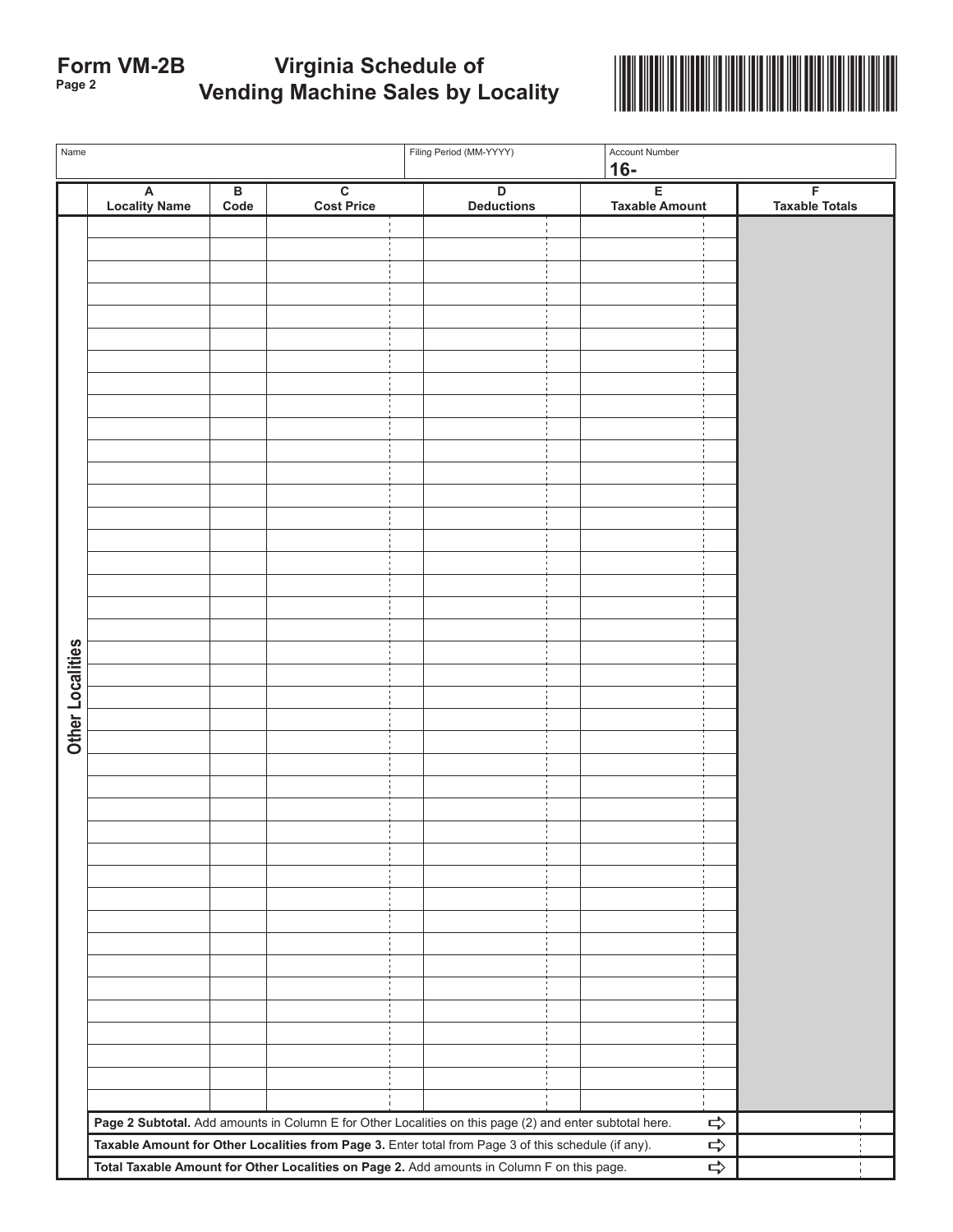| Form VM-2B | <b>Virginia Schedule of</b>              |
|------------|------------------------------------------|
| Page 3     | <b>Vending Machine Sales by Locality</b> |



| Name             |                                                   |                         |                                              | Filing Period (MM-YYYY)                                                                                 | Account Number<br>$16-$                 |                            |  |  |
|------------------|---------------------------------------------------|-------------------------|----------------------------------------------|---------------------------------------------------------------------------------------------------------|-----------------------------------------|----------------------------|--|--|
|                  | $\boldsymbol{\mathsf{A}}$<br><b>Locality Name</b> | $\, {\bf B} \,$<br>Code | $\overline{\mathbf{c}}$<br><b>Cost Price</b> | $\overline{D}$<br><b>Deductions</b>                                                                     | $\overline{E}$<br><b>Taxable Amount</b> | F<br><b>Taxable Totals</b> |  |  |
|                  |                                                   |                         |                                              |                                                                                                         |                                         |                            |  |  |
|                  |                                                   |                         |                                              |                                                                                                         |                                         |                            |  |  |
|                  |                                                   |                         |                                              |                                                                                                         |                                         |                            |  |  |
|                  |                                                   |                         |                                              |                                                                                                         |                                         |                            |  |  |
|                  |                                                   |                         |                                              |                                                                                                         |                                         |                            |  |  |
|                  |                                                   |                         |                                              |                                                                                                         |                                         |                            |  |  |
|                  |                                                   |                         |                                              |                                                                                                         |                                         |                            |  |  |
|                  |                                                   |                         |                                              |                                                                                                         |                                         |                            |  |  |
|                  |                                                   |                         |                                              |                                                                                                         |                                         |                            |  |  |
|                  |                                                   |                         |                                              |                                                                                                         |                                         |                            |  |  |
|                  |                                                   |                         |                                              |                                                                                                         |                                         |                            |  |  |
|                  |                                                   |                         |                                              |                                                                                                         |                                         |                            |  |  |
|                  |                                                   |                         |                                              |                                                                                                         |                                         |                            |  |  |
|                  |                                                   |                         |                                              |                                                                                                         |                                         |                            |  |  |
|                  |                                                   |                         |                                              |                                                                                                         |                                         |                            |  |  |
|                  |                                                   |                         |                                              |                                                                                                         |                                         |                            |  |  |
|                  |                                                   |                         |                                              |                                                                                                         |                                         |                            |  |  |
|                  |                                                   |                         |                                              |                                                                                                         |                                         |                            |  |  |
|                  |                                                   |                         |                                              |                                                                                                         |                                         |                            |  |  |
| Other Localities |                                                   |                         |                                              |                                                                                                         |                                         |                            |  |  |
|                  |                                                   |                         |                                              |                                                                                                         |                                         |                            |  |  |
|                  |                                                   |                         |                                              |                                                                                                         |                                         |                            |  |  |
|                  |                                                   |                         |                                              |                                                                                                         |                                         |                            |  |  |
|                  |                                                   |                         |                                              |                                                                                                         |                                         |                            |  |  |
|                  |                                                   |                         |                                              |                                                                                                         |                                         |                            |  |  |
|                  |                                                   |                         |                                              |                                                                                                         |                                         |                            |  |  |
|                  |                                                   |                         |                                              |                                                                                                         |                                         |                            |  |  |
|                  |                                                   |                         |                                              |                                                                                                         |                                         |                            |  |  |
|                  |                                                   |                         |                                              |                                                                                                         |                                         |                            |  |  |
|                  |                                                   |                         |                                              |                                                                                                         |                                         |                            |  |  |
|                  |                                                   |                         |                                              |                                                                                                         |                                         |                            |  |  |
|                  |                                                   |                         |                                              |                                                                                                         |                                         |                            |  |  |
|                  |                                                   |                         |                                              |                                                                                                         |                                         |                            |  |  |
|                  |                                                   |                         |                                              |                                                                                                         |                                         |                            |  |  |
|                  |                                                   |                         |                                              |                                                                                                         |                                         |                            |  |  |
|                  |                                                   |                         |                                              |                                                                                                         |                                         |                            |  |  |
|                  |                                                   |                         |                                              |                                                                                                         |                                         |                            |  |  |
|                  |                                                   |                         |                                              |                                                                                                         |                                         |                            |  |  |
|                  |                                                   |                         |                                              |                                                                                                         |                                         |                            |  |  |
|                  |                                                   |                         |                                              | Page 3 Subtotal. Add amounts in Column E for Other Localities on this page (3) and enter subtotal here. | ⇨                                       |                            |  |  |
|                  |                                                   |                         |                                              | Taxable Amount for Other Localities from Page 4. Enter total from Page 4 of this schedule (if any).     | ⇨                                       |                            |  |  |
|                  |                                                   |                         |                                              | Total Taxable Amount for Other Localities on Page 3. Add amounts in Column F on this page.              | $\Rightarrow$                           |                            |  |  |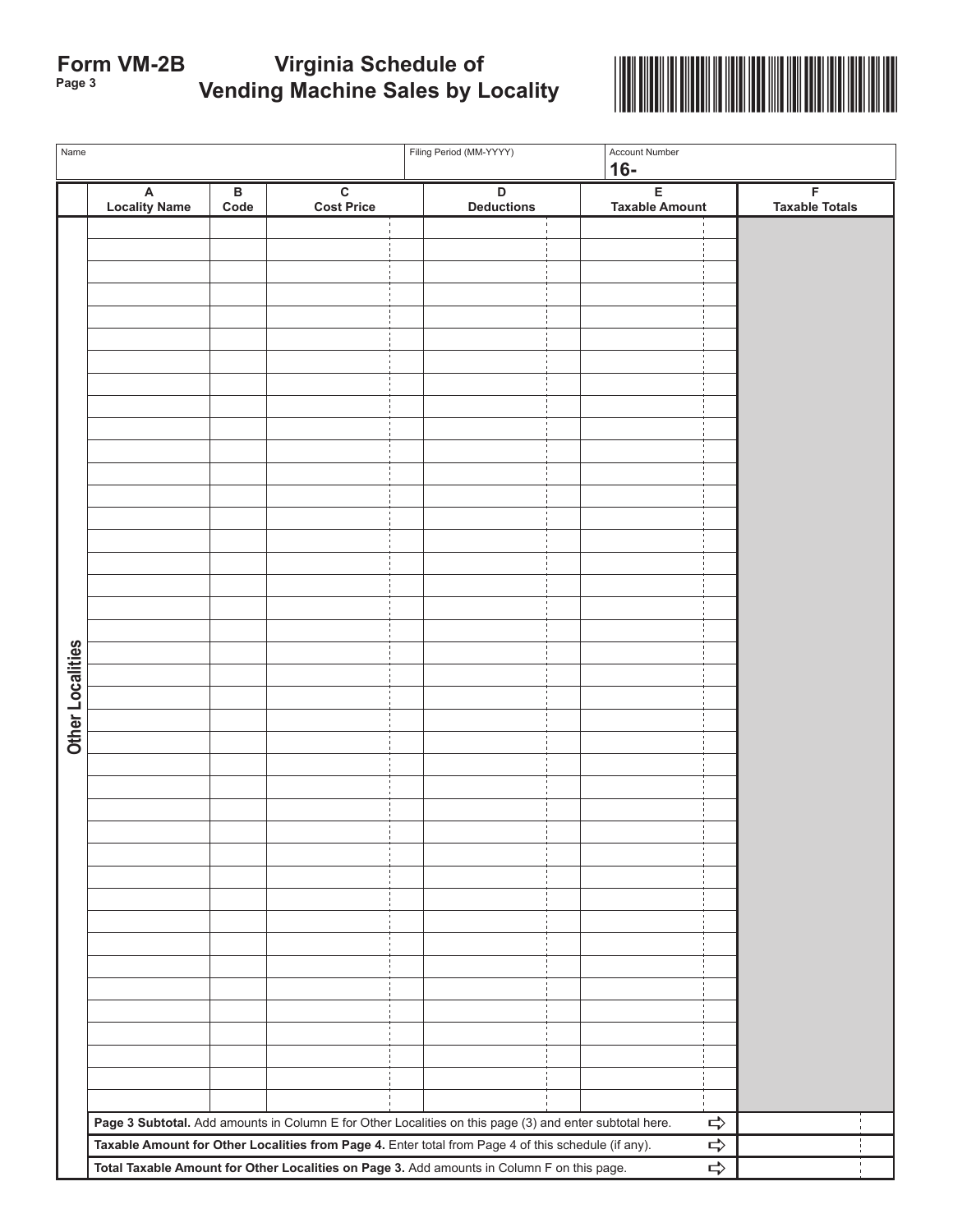| <b>Form VM-2B</b> | Virginia Schedule of                     |
|-------------------|------------------------------------------|
| Page 4            | <b>Vending Machine Sales by Locality</b> |



| Name             |                           |                      |                                                                                                         | Filing Period (MM-YYYY)<br>Account Number<br>$16-$ |                                  |  |                            |                            |  |  |
|------------------|---------------------------|----------------------|---------------------------------------------------------------------------------------------------------|----------------------------------------------------|----------------------------------|--|----------------------------|----------------------------|--|--|
|                  | A<br><b>Locality Name</b> | $\, {\bf B}$<br>Code | $\overline{\mathbf{c}}$<br><b>Cost Price</b>                                                            |                                                    | $\mathsf D$<br><b>Deductions</b> |  | E<br><b>Taxable Amount</b> | F<br><b>Taxable Totals</b> |  |  |
|                  |                           |                      |                                                                                                         |                                                    |                                  |  |                            |                            |  |  |
|                  |                           |                      |                                                                                                         |                                                    |                                  |  |                            |                            |  |  |
|                  |                           |                      |                                                                                                         |                                                    |                                  |  |                            |                            |  |  |
|                  |                           |                      |                                                                                                         |                                                    |                                  |  |                            |                            |  |  |
|                  |                           |                      |                                                                                                         |                                                    |                                  |  |                            |                            |  |  |
|                  |                           |                      |                                                                                                         |                                                    |                                  |  |                            |                            |  |  |
|                  |                           |                      |                                                                                                         |                                                    |                                  |  |                            |                            |  |  |
|                  |                           |                      |                                                                                                         |                                                    |                                  |  |                            |                            |  |  |
|                  |                           |                      |                                                                                                         |                                                    |                                  |  |                            |                            |  |  |
|                  |                           |                      |                                                                                                         |                                                    |                                  |  |                            |                            |  |  |
|                  |                           |                      |                                                                                                         |                                                    |                                  |  |                            |                            |  |  |
|                  |                           |                      |                                                                                                         |                                                    |                                  |  |                            |                            |  |  |
|                  |                           |                      |                                                                                                         |                                                    |                                  |  |                            |                            |  |  |
|                  |                           |                      |                                                                                                         |                                                    |                                  |  |                            |                            |  |  |
|                  |                           |                      |                                                                                                         |                                                    |                                  |  |                            |                            |  |  |
|                  |                           |                      |                                                                                                         |                                                    |                                  |  |                            |                            |  |  |
|                  |                           |                      |                                                                                                         |                                                    |                                  |  |                            |                            |  |  |
| Other Localities |                           |                      |                                                                                                         |                                                    |                                  |  |                            |                            |  |  |
|                  |                           |                      |                                                                                                         |                                                    |                                  |  |                            |                            |  |  |
|                  |                           |                      |                                                                                                         |                                                    |                                  |  |                            |                            |  |  |
|                  |                           |                      |                                                                                                         |                                                    |                                  |  |                            |                            |  |  |
|                  |                           |                      |                                                                                                         |                                                    |                                  |  |                            |                            |  |  |
|                  |                           |                      |                                                                                                         |                                                    |                                  |  |                            |                            |  |  |
|                  |                           |                      |                                                                                                         |                                                    |                                  |  |                            |                            |  |  |
|                  |                           |                      |                                                                                                         |                                                    |                                  |  |                            |                            |  |  |
|                  |                           |                      |                                                                                                         |                                                    |                                  |  |                            |                            |  |  |
|                  |                           |                      |                                                                                                         |                                                    |                                  |  |                            |                            |  |  |
|                  |                           |                      |                                                                                                         |                                                    |                                  |  |                            |                            |  |  |
|                  |                           |                      |                                                                                                         |                                                    |                                  |  |                            |                            |  |  |
|                  |                           |                      |                                                                                                         |                                                    |                                  |  |                            |                            |  |  |
|                  |                           |                      |                                                                                                         |                                                    |                                  |  |                            |                            |  |  |
|                  |                           |                      |                                                                                                         |                                                    |                                  |  |                            |                            |  |  |
|                  |                           |                      |                                                                                                         |                                                    |                                  |  |                            |                            |  |  |
|                  |                           |                      |                                                                                                         |                                                    |                                  |  |                            |                            |  |  |
|                  |                           |                      |                                                                                                         |                                                    |                                  |  |                            |                            |  |  |
|                  |                           |                      | Page 4 Subtotal. Add amounts in Column E for Other Localities on this page (4) and enter subtotal here. |                                                    |                                  |  | $\Rightarrow$              |                            |  |  |
|                  |                           |                      | Taxable Amount for Other Localities from Page 5. Enter total from Page 5 of this schedule (if any).     |                                                    |                                  |  | ⇨                          |                            |  |  |
|                  |                           |                      | Total Taxable Amount for Other Localities on Page 4. Add amounts in Column F on this page.              |                                                    |                                  |  | $\Rightarrow$              |                            |  |  |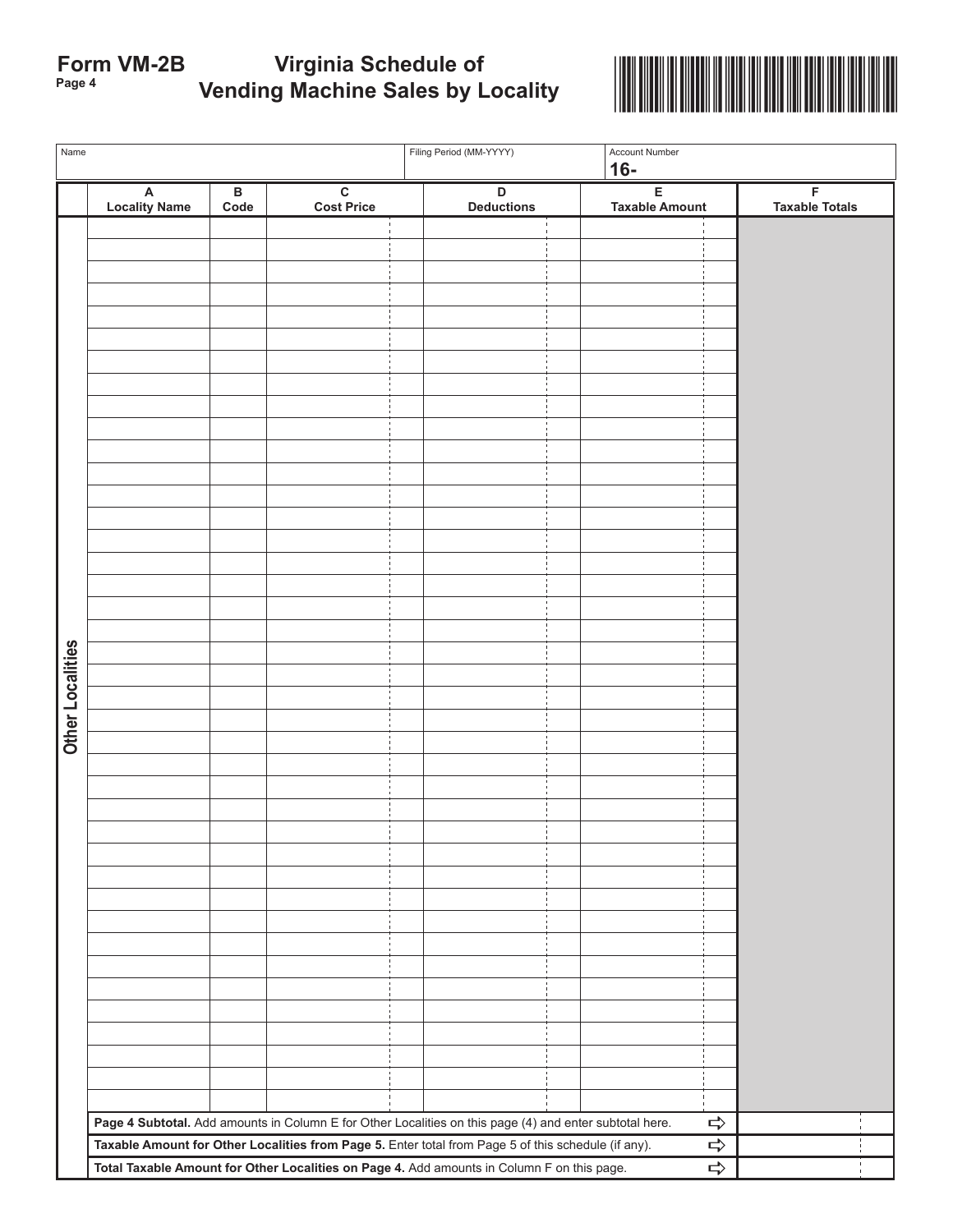# **Page 5** \*VAVM2B520888\* **Form VM-2B Virginia Schedule of Vending Machine Sales by Locality**



| Name             |                                                                                                        |           |                        | Filing Period (MM-YYYY) | Account Number<br>$16-$    |                            |
|------------------|--------------------------------------------------------------------------------------------------------|-----------|------------------------|-------------------------|----------------------------|----------------------------|
|                  | A<br><b>Locality Name</b>                                                                              | в<br>Code | C<br><b>Cost Price</b> | D<br><b>Deductions</b>  | Е<br><b>Taxable Amount</b> | F<br><b>Taxable Totals</b> |
| Other Localities |                                                                                                        |           |                        |                         |                            |                            |
|                  |                                                                                                        |           |                        |                         |                            |                            |
|                  |                                                                                                        |           |                        |                         |                            |                            |
|                  |                                                                                                        |           |                        |                         |                            |                            |
|                  | Total Taxable Amount for Other Localities on Page 5. Add amounts in Column E on this page. Enter here. |           |                        |                         |                            |                            |